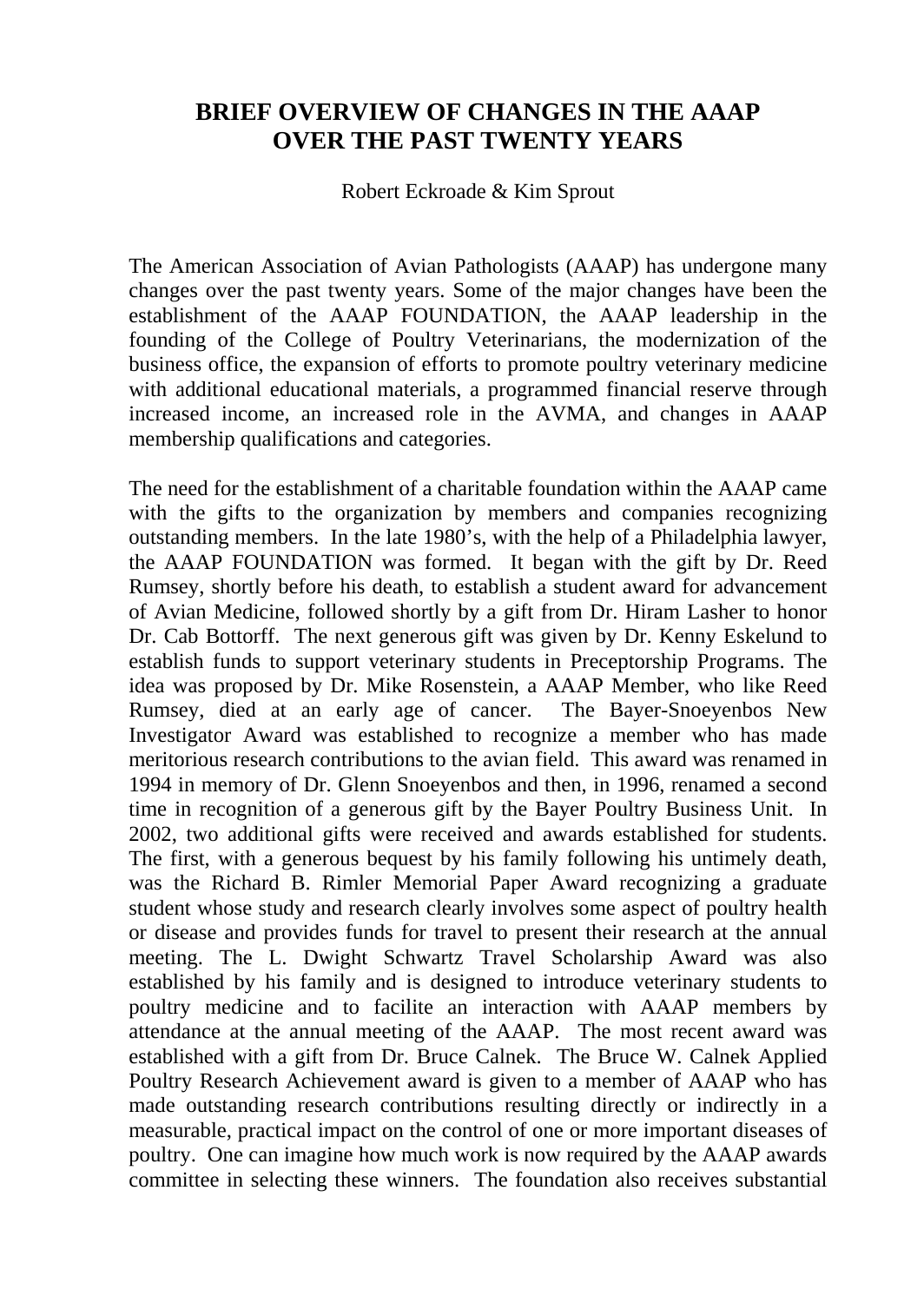contributions from members for use for many other programs, including the distribution of educational material to underdeveloped countries.

The American College of Poultry Veterinarians (ACPV) was founded by leaders of the AAAP in 1991. Although it is a separate organization, it is considered to be a sister organization to AAAP. ACPV is recognized through the auspices of the AVMA and offers certification of professional competence for poultry veterinarians.

The modernization of the AAAP business office has occurred gradually over the years and continues today. A major step toward modernization was the movement into the electronic world. In 1982, mailing labels were produced with an address-o-graph. This "monster machine", which required five strong men to move and shook the floor when operated, was used to produce metal plates with the mailing label information. Drawer after drawer of these metal plates had to be stacked into a machine that printed the envelopes or labels. Every new member or change of address required a new plate and dropping a drawer of plates resulted in a lengthy process of putting them back into zip code order. The migration from paper records and metal plates to a computer database for membership files allowed for greater accuracy and more efficient publication and distribution of the membership directory, newsletters and other correspondence. The creation of this database also made e-mail correspondence possible resulting in more rapid and less costly communication to the membership. Also during this time, the use of mimeograph printing was discarded for professional printing by outside vendors. The bookkeeping system was computerized to more efficiently meet the record keeping requirements and prepare for the professional audits now required for charitable organizations. AAAP began accepting credit cards for the purchase of the ever increasing number of educational materials making transactions quick and easy. AAAP established a website and a list server for the membership.

One of AAAP'S primary objectives is to promote poultry veterinary medicine and the organization has been able to expand publication of educational materials. In addition to continuing to revise the existing manuals, books, and slide study sets, members have developed eleven new slide study sets and made all of the slide sets available on CD at a reasonable price. AAAP also began financially supporting regional meetings and symposiums, and occasionally, published proceedings from these special programs.

AAAP requires substantial funds each year to continue to operate and the need for financial reserves has always been a potential threat to the stability of the organization. Investments, increased income from the sale of educational materials, and adjustments to the fees charged for dues and subscriptions to Avian Diseases has led to a reserve that should prevent financial catastrophe.